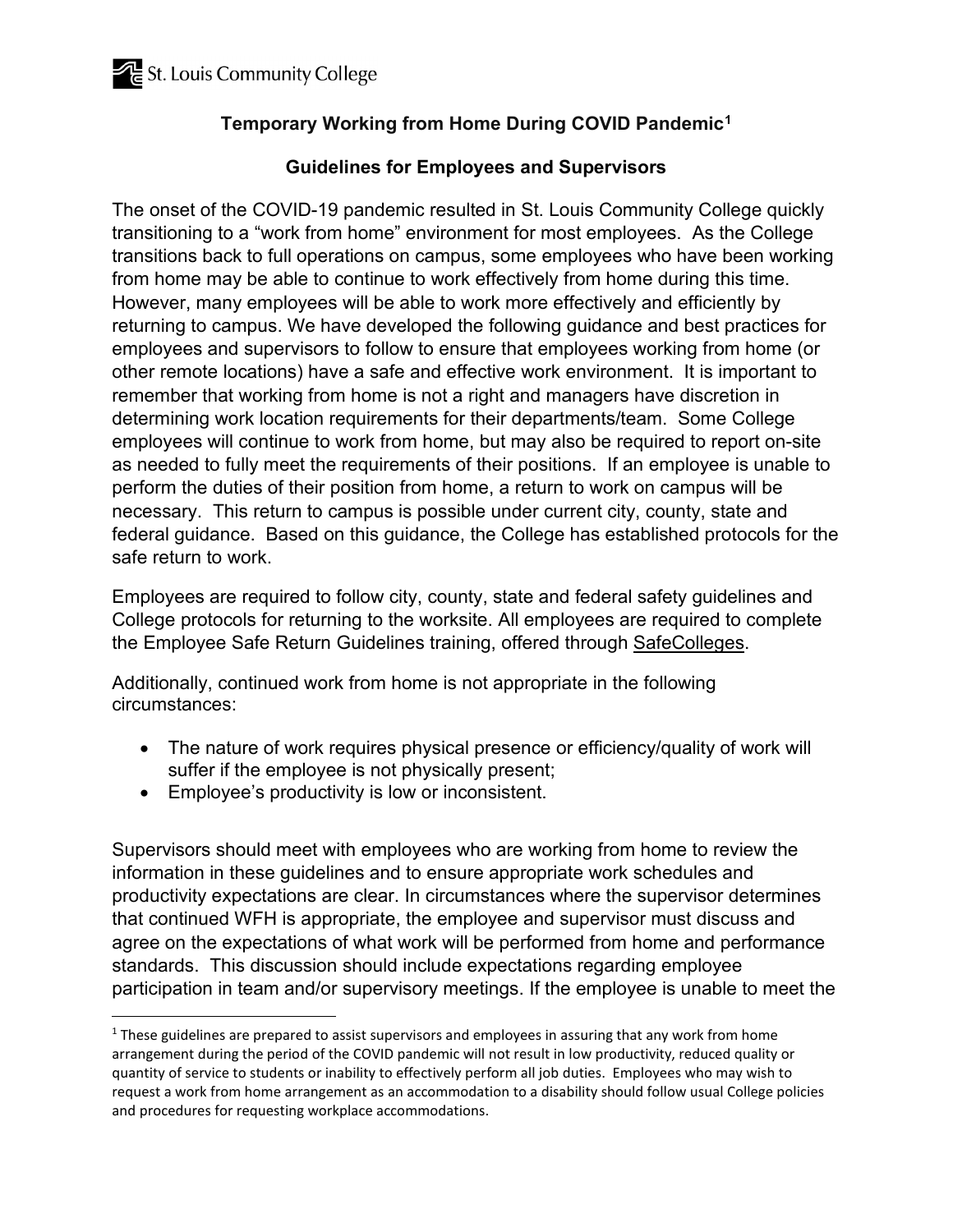

expectations required for working from home, then a return to onsite work will be necessary.

The employee and supervisor must address the following WFH parameters and determine how they will be implemented:

- Can all essential functions of the employee's position be performed remotely? If the position requires direct service to students, the College believes that students are better served when employees are working on site, in most instances.
- What job duties are to be performed at home. Employee's position description will be reviewed to assess whether there is a sufficient amount of work that can be performed remotely to support a full-time WFH arrangement. Additionally, all essential functions of the position must be able to be performed from home. When an employee is working from home, but an insufficient volume of work is available that can be performed at home, the employee will be required to work at their on-campus work site or to use personal and/or vacation leave.
- Is the home environment conducive to performance of the job functions? The supervisor and employee should discuss the home environment:
	- a. Is the home environment ergonomically correct? STLCC will not provide office furniture or other equipment for the employee to use at home.
	- b. Is the home environment free from distractions that would impact the quality of performance?
	- c. Will the employee have child care or family care responsibilities while working from home? (More than minimal child/family care responsibilities will impact the employee's ability to perform their work and must be considered in determining if continued WFH is appropriate. The supervisor and employee will discuss leave options available under those circumstances.<sup>2</sup>)
	- d. Will the employee be able to segregate a work space and College equipment to ensure security of materials and safety of equipment?
- The employee and supervisor will discuss the expectations and requirements about work hours.
	- a. What are the expectations for the employee's work hours? Particularly for non-exempt employees, work should be performed within regular business hours, the number of hours worked must not exceed the

<span id="page-1-0"></span><sup>&</sup>lt;sup>2</sup> If the employee is receiving workplace accommodations, the supervisor should consult with Human Resources to determine whether, and how, workplace accommodations should be addressed while the employee is working from home.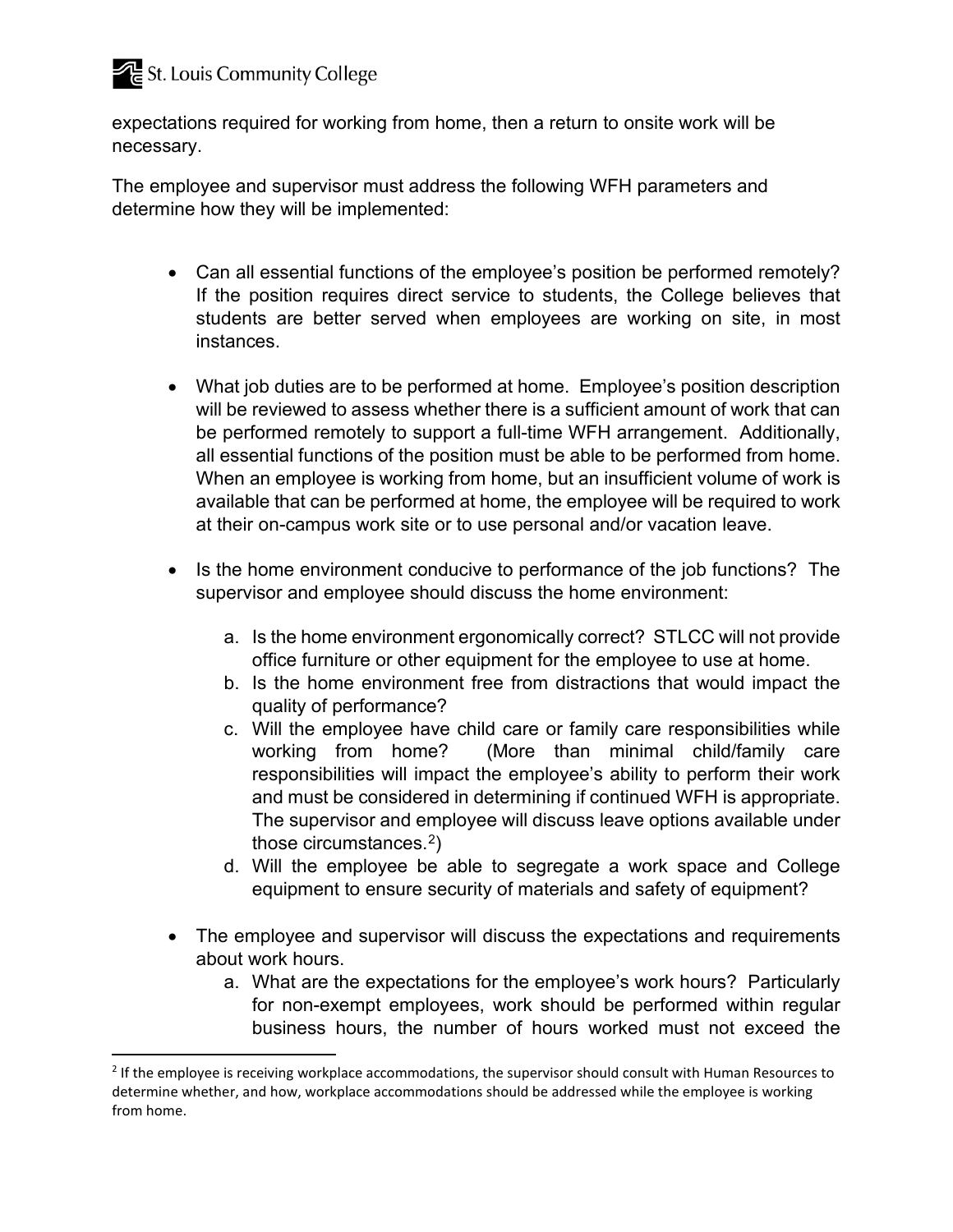employee's usual work schedule and the employee must obtain approval from their supervisor, in advance, before performing any overtime work.

- b. The employee must be able to effectively manage their own work-flow during business hours, unless an alternative work hours arrangement has been agreed upon between the employee and supervisor.
- c. Non-exempt employees who WFH must accurately record hours worked and any overtime must be approved in advance.
- d. All employees must follow regular practices to notify their supervisor and record sick leave or vacation leave appropriately in Banner self-service.
- WFH does not change an employee's primary work location.
- Employee must have reliable access to the internet to WFH. The employee and supervisor will review whether employee has a reliable internet service provider with adequate coverage. If the employee does not have connectivity at home that will allow for reliable internet access, a WFH arrangement is not appropriate. The College will not pay for internet service in the employee's home.
- Employee must be accessible by phone and Skype/Teams, etc. The employee and supervisor will discuss how regular communication will occur so that workflow and efficiency is maintained.
- Employees remain bound by all Board & College policies and procedures, as well as all personnel laws and regulations while WFH. Employee and supervisor will discuss any concerns, including but not limited to applicability of non-discrimination/harassment policies to the WFH arrangement.
- The College is not responsible for operating cost, home maintenance or any other incidental cost (e.g. utilities, telephone, and insurance) or other costs associated with the use of employee's residence or computer.
- The supervisor, in consultation with the employee, will review the [data](https://stlcc.edu/departments/information-technology/infosec/dataclassification.aspx)  [classification](https://stlcc.edu/departments/information-technology/infosec/dataclassification.aspx) of the information required to perform the employee's job duties. The supervisor will supply the necessary technology to the employee to appropriately protect High and Moderate risk data if applicable. Employee agrees that all college data, software, equipment, supplies and any workrelated information must be properly protected and secured.
	- a. Employees shall conduct all College business involving High or Moderate risk data on College approved and supported technology (for example: a college owned laptop).